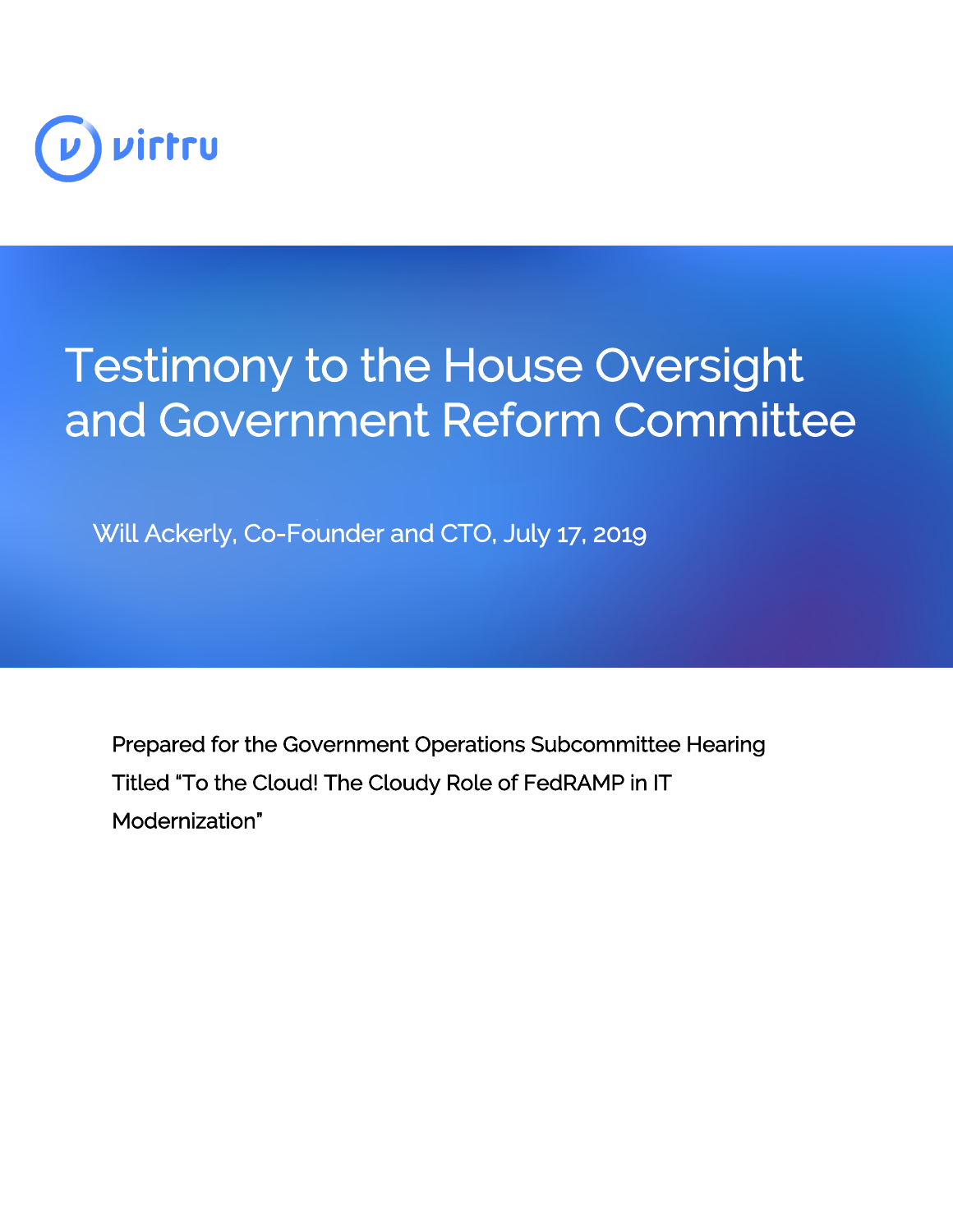Good Morning Chairman Connolly, Ranking Member Meadows, and Members of the House Committee on Oversight and Reform, including my Representative Ms. Holmes Norton. Thank you for the opportunity to speak with you today about the Federal Risk and Authorization Management Program (FedRAMP) and our experience with FedRAMP as a technology small business.

My name is Will Ackerly, and I am the co-founder and CTO of Virtru, a Washington DC-based data privacy software company. Our mission is to empower organizations and individuals to protect their data wherever it travels. Because of this privacy mission, we take our security posture and processes very seriously, which is why FedRAMP approval was an important milestone for us, and why I am happy to be here with you today.

My brother and I started Virtru in 2012, following careers in the Federal government. He was Director of Policy and Strategic Planning at the Department of Commerce and economic advisor at White House, and I spent 8 years in the intelligence community focused on secure information sharing between intelligence agencies and mission partners. Virtru was founded on the core belief that privacy is both a fundamental right and a force multiplier for organizations. In today's digital era, protecting and controlling access to data is an essential component of privacy. Virtru's mission has always focused on making it easy for any person or organization to protect their privacy, which is why our first software release was a free application that individuals could download to encrypt and control their email. Today, we continue to deliver on this privacy mission. Virtru has expanded to over 120 employees and continues to develop privacy-enhancing software that supports individuals and organizations of all sizes to protect their data. The Virtru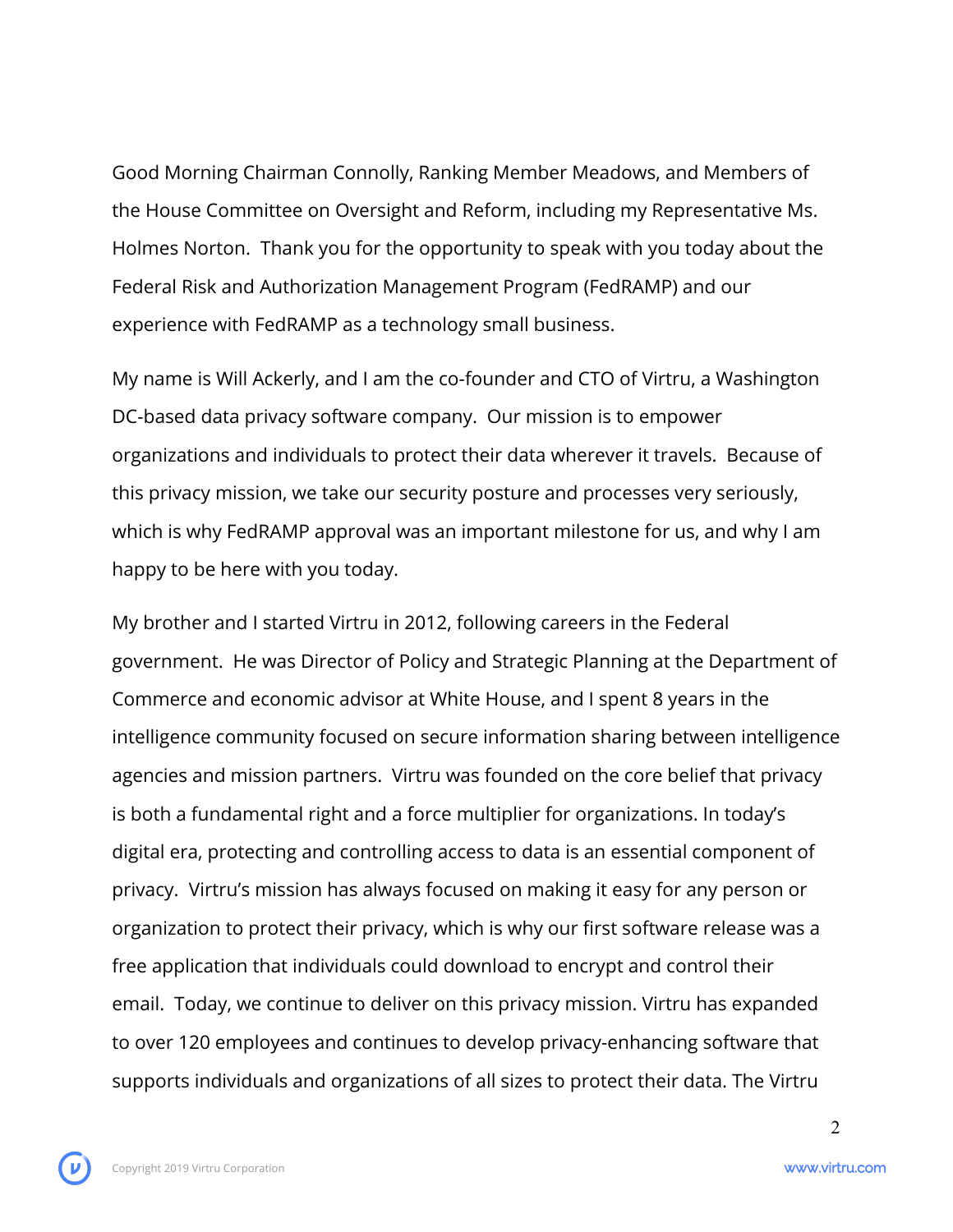Data Protection Platform is based on open data standards, leveraging the latest encryption standards, and now supports over 5000 commercial customers and multiple Federal, State & Local government customers.

We understand the importance of protecting government data and believe that programs like FedRAMP effectively improve Commercial Off-The-Shelf (COTS) security and privacy controls, enabling government agencies to focus more on achieving key mission outcomes.

Several years ago, as we considered creating new solutions beyond our consumerfocused apps, our strategy focused on building solutions for commercial markets, partly due to the high barriers of entry to work with government, such as acquisition timelines. However, in 2015 a number of government agencies, such as Veterans Affairs (VA), reached out to us to help them securely share data. As we talked to the VA and other agencies like the Federal Communication Commission and the Department of Interior, we continued to run into the question of FedRAMP. Despite being a relatively new company, working with the government to protect its sensitive data related to the health, safety, and lives of Americans was a great opportunity to make an impact. We altered our strategy, added the FedRAMP requirements to our roadmap, and began to prepare for the FedRAMP process.

Going through the FedRAMP process improved our company's overall security posture. Despite occasional challenges or confusion, of all of the compliance efforts we have gone through, FedRAMP added the most concrete security and risk management value. All of our customers now benefit from improved internal processes, and the FedRAMP effort solidified a business case for improved security.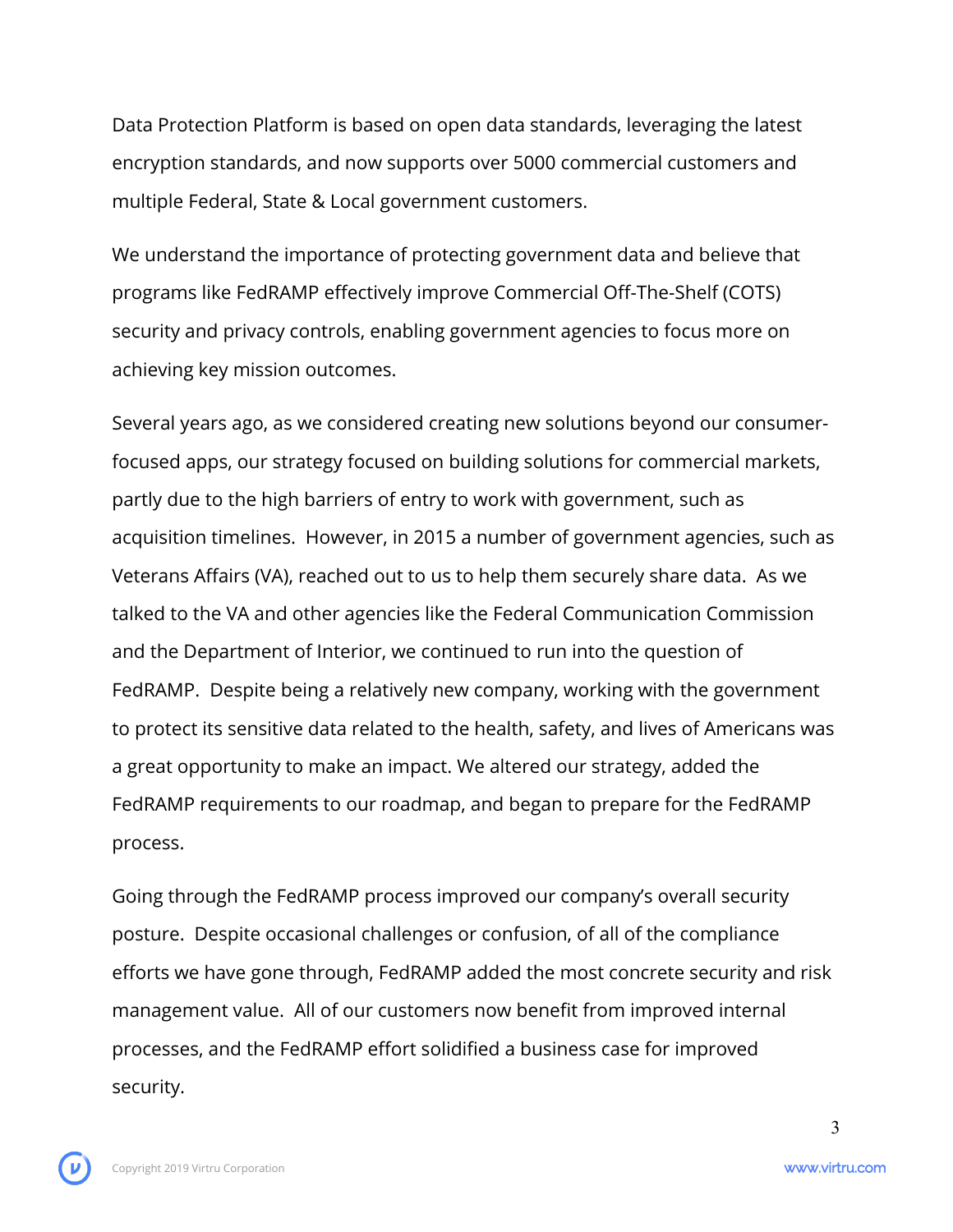As we worked toward FedRAMP requirements, we continued conversations with the FCC, who wanted to use our solution and were willing to sponsor us for an agency FedRAMP authorization. We officially were in process on 6/23/2017 and received our final authorization 20 months later on 3/1/2019. For startups like us, this is a very long timeline. It was also unclear upon entering the process how long it would take, which added risk to the decision.

In retrospect, Virtru was fortunate to be able to complete the process in just under two years, and we had the advantage of being located in DC with employees who were familiar with navigating federal government processes. Long timelines and challenges relative to estimating the total length of the process pose barriers to entry for a small business with limited resources.

Cost is another challenge for small business when considering FedRAMP. Cost is always a major consideration for startups like us, and the roughly \$1.6 million total cost of FedRAMP was a significant percentage of annual revenue. It had to be balanced against other financial resource allocations, such as hiring or product development. As a privacy and security company, this was a justifiable decision to make, but when combined with the unknown timeline mentioned above, it would be a high-risk decision for many small companies.

The FedRAMP process also requires significant ongoing resource requirements necessary to maintain the authorization, a point often mis-understood when first starting the process. Even well into the process, many organizations may think FedRAMP is a one-time effort. In our experience, however the continuous monitoring requirements are a significant ongoing activity. For instance, the FedRAMP control enhancement implementations and continuous monitoring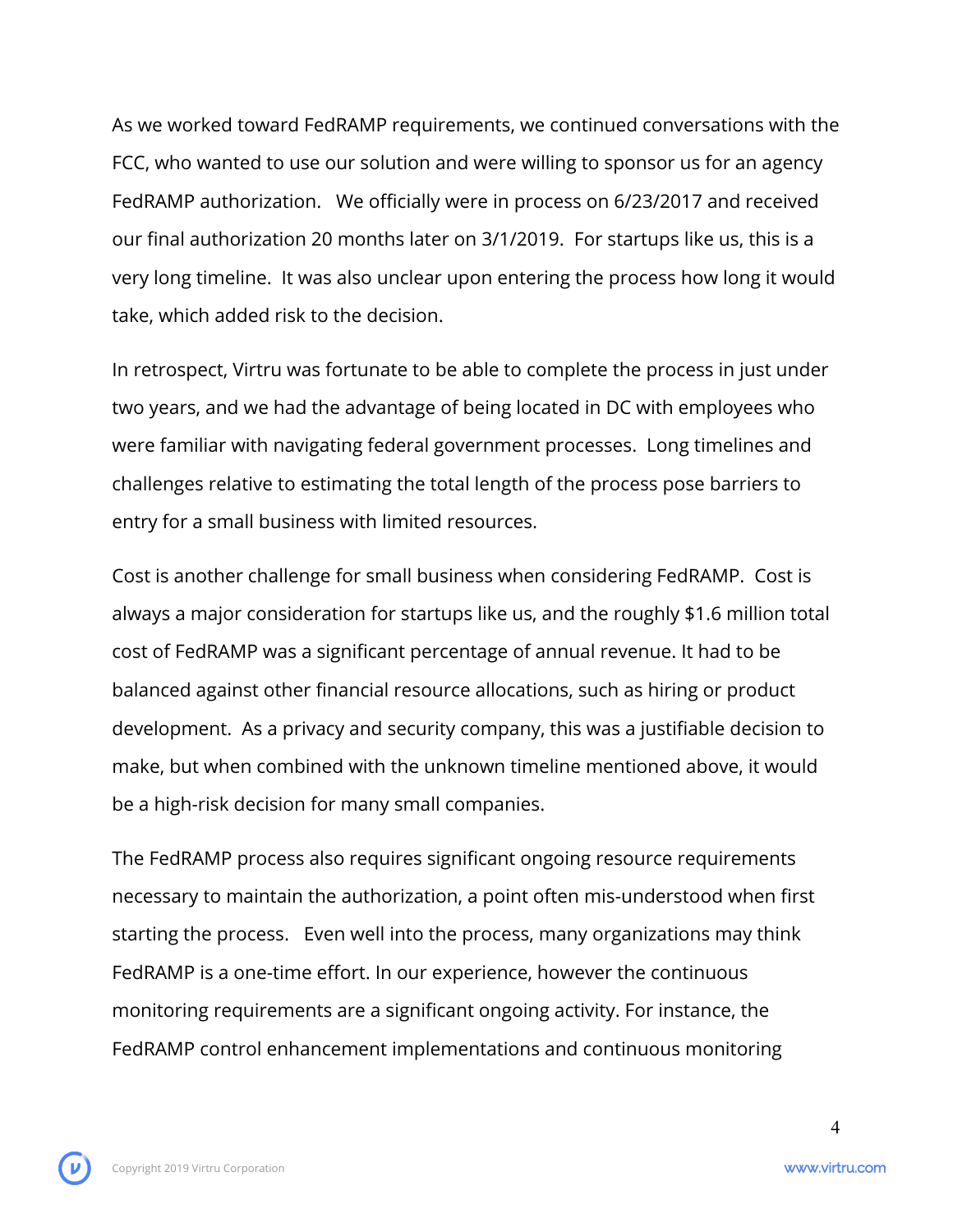requirements are ongoing resource intensive commitments, with annual 3PAO assessments that do not cost significantly less than the original assessment.

We also found the level of support and expertise available to help successfully complete the FedRAMP process varied significantly by each government organization. This required us to adjust our implementation strategies for each specific agency lack of consistency.

As a citizen who wants the government to leverage modern IT, and as a business leader in a startup that went through the FedRAMP experience, I believe that expanding the universe of companies that are able to meet FedRAMP controls does more than protect US government data; it also improves the US public and private security posture and improves data protections for all Americans. Making FedRAMP controls more accessible and the FedRAMP process more efficient for companies of all sizes would improve our national security posture and protect private citizens and US companies against corporate espionage.

Based on our experience going through the process, I would ask the Committee to consider the following recommendations. These recommendations are not intended to lower the bar for security but rather to expedite the process, with a goal of improving security outcomes and facilitating wider adoption of FedRAMP by companies of all sizes.

• Streamline Reassessments. Accelerate IT modernization and innovation by ensuring the FedRAMP process allows for re-usable inheritance of controls and allowing companies to continually innovate while reducing additional costs and time for FedRAMP re-assessment. Virtru provides the best data protection capabilities we can to Federal agencies, but if we are required to dedicate resources to support FedRAMP re-assessments in order to release a

5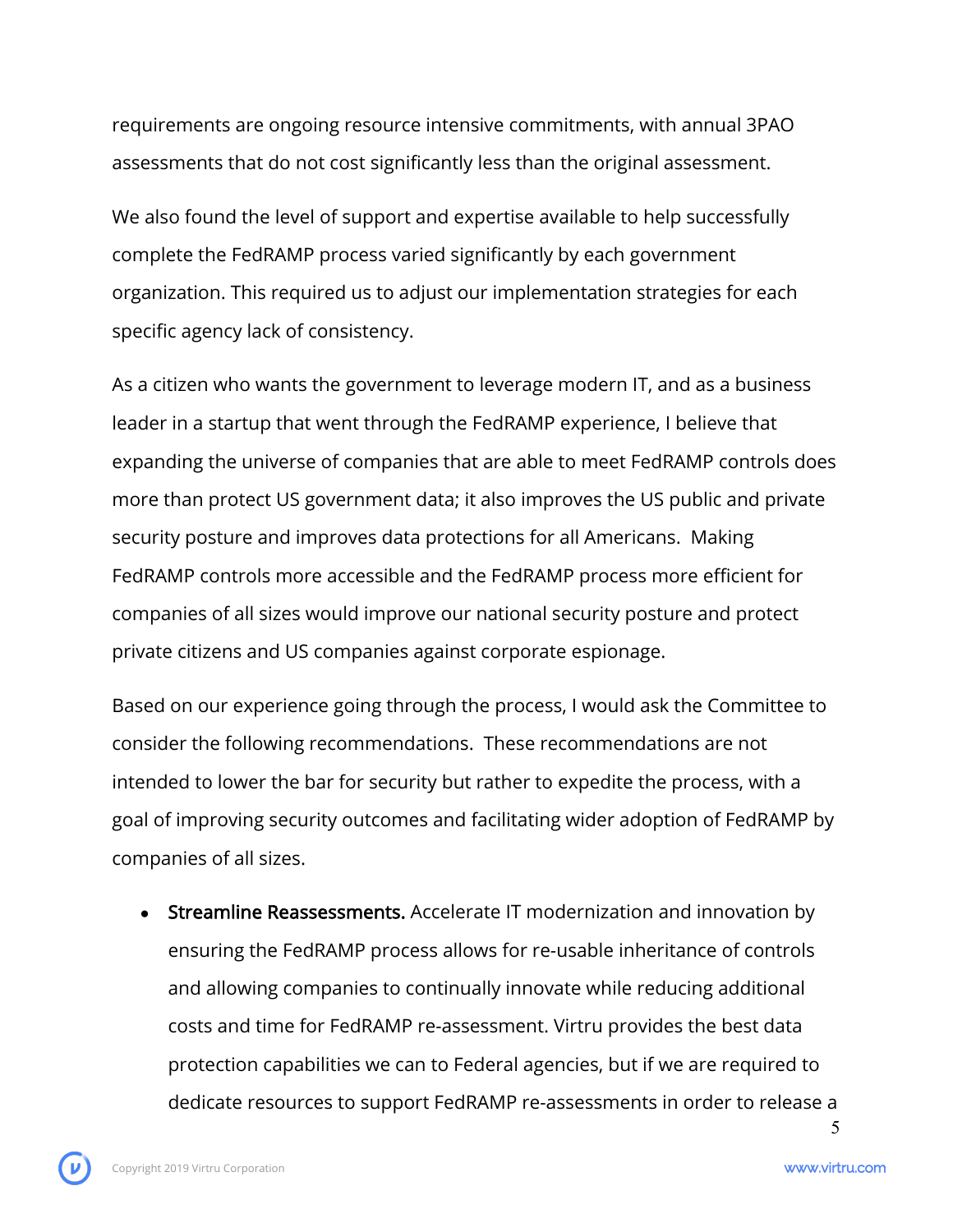new capability into the market, the ongoing costs associated with the FedRAMP process could restrict our ability to compete. There is clearly a need to be sure the new capabilities meet security requirements. However, the FedRAMP controls requirements for change management and annual third-party assessments should be presumed to be sufficient to address the associated risk.

- **Empower the FedRAMP PMO.** The FedRAMP process would be improved if the FedRAMP PMO were further empowered and resourced to educate and foster companies and agencies through the authorization and continuous monitoring processes. In order for the Federal IT environment to innovate efficiently with startups like us, FedRAMP needs to provide a way to go through one process and then be able to work across agencies. This focus on real reuse of results and evidence versus starting over at each agency would greatly improve Federal IT and allow agency IT resources to focus on other critical areas. Agencies could be further empowered by the creation of a FedRAMP lead at each agency that could both coordinate with the PMO and understand the separation of duties and responsibilities between the agency and the PMO. This person could save time through cleaner handoffs in the process and limiting the rework that gets done. Finally, this position would develop cloud security expertise and expand this expertise across agencies.
- Empower Agency Sponsors. Do not limit CSPs to only the Joint Authorization Board (JAB) process. The JAB can help with the increased reuse of results, but, for us, the JAB process as exists today would have made it difficult to meet specific agency mission security needs. The FedRAMP process, with its inclusion of an agency sponsor, enabled us to validate specific agency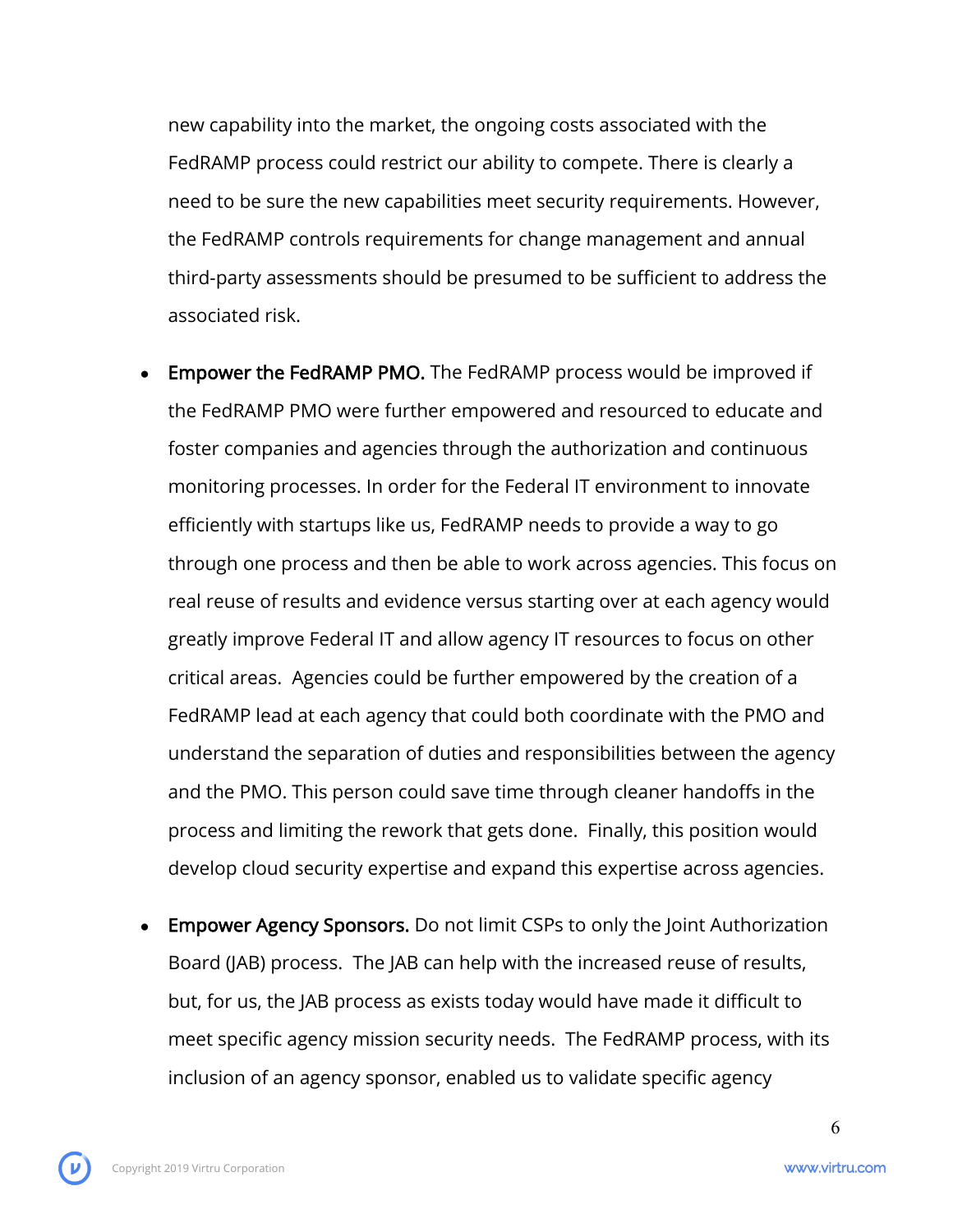mission needs that we could meet, which allowed us to make a more informed business decision. The JAB plays an important role, but if the only option were to go through the JAB, it would have been harder to justify the expense without interest from an agency which would give us a potential roadmap to see a return on the investment. As a result, this would limit the solutions that agencies can use to manage their risk.

- Implement a Multi-Level Authorization Structure. Ensure any FedRAMP legislation or policy allows for appropriate risk-based decisions. It is our understanding that the JAB process prohibits connectivity or use of any non-FedRAMP approved third-party provider. This rigid, blanket prohibition significantly limits the types of services that federally focused products can leverage. At the same time, it makes it much harder for agencies to access innovative capabilities and inhibits effectively focusing on mitigating risk to Federal data. Requiring an authorized system to connect only to other authorized systems constrains functionality beyond what is needed for strong security. Using a non-authorized system to, for instance, store encrypted data should not require that the storage system have the same level of controls as a system processing unencrypted data, because of the security that travels with that encrypted data.
- Improve transparency and enhance feedback loops. If agencies were required to provide all of their accreditation packages to FedRAMP, not just the authorization letters, it would permit analysis of how to improve and adapt controls. Once the PMO has visibility into the accreditation packages, they could look across them to see trends such as controls that are consistently not implemented or not applicable and other common features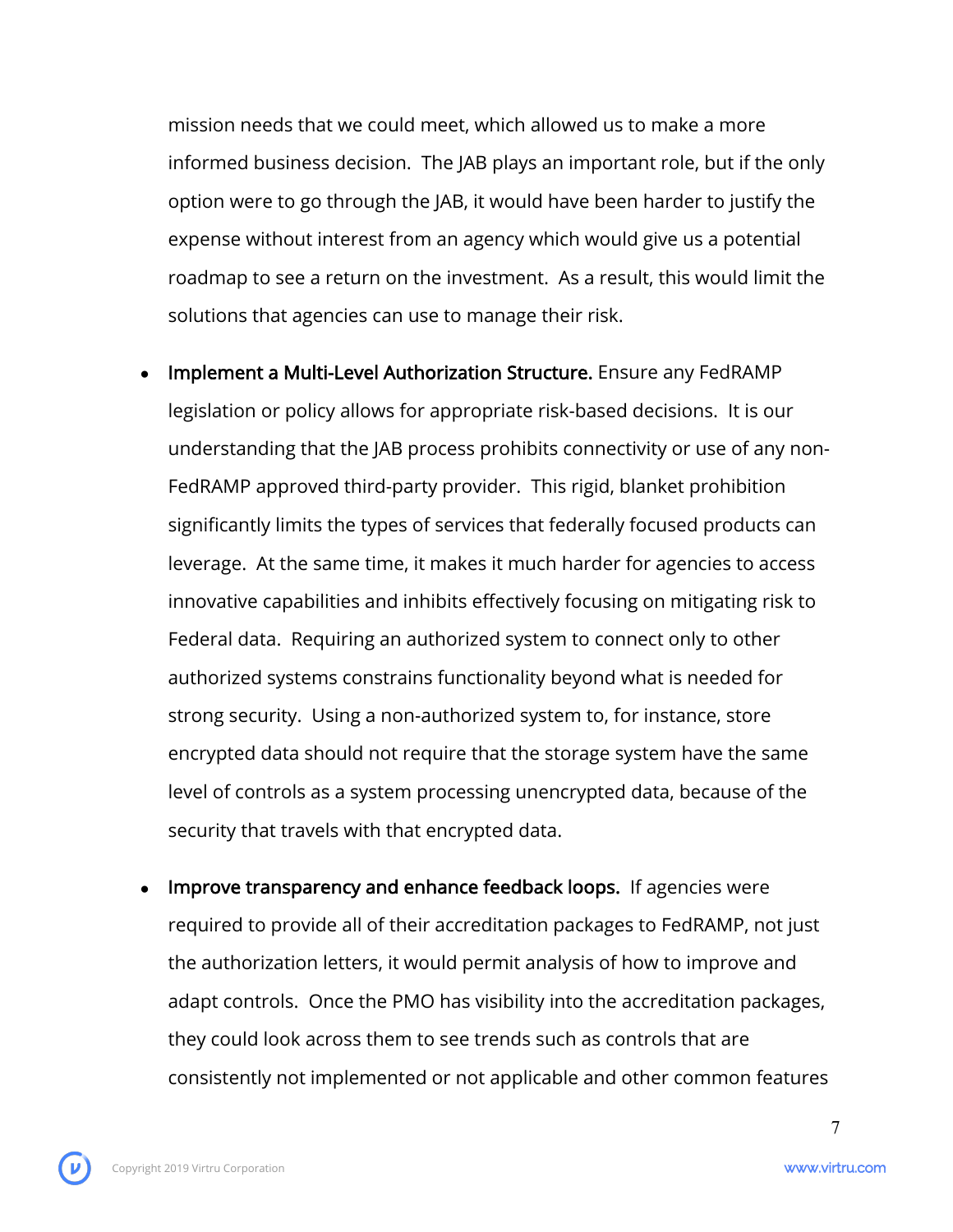that could be either clarified or highlighted. While NIST is the owner of Federal standards, this feedback loop could be used by both FedRAMP and NIST as they update policies and standards. With innovative Federal policy initiatives like Cloud Smart and the Federal Data Strategy that focus more on the security of the data itself versus traditional network protections, FedRAMP and NIST can work together to update controls and control baselines to reflect the needs of Federal IT and meet those policy goals. Improving transparency and expanding feedback loops related to FedRAMP packages could help confirm what is available today or show where controls and industry are misaligned.

- Increase Timeline and Cost Transparency. Help support innovation and increase CSPs going through the process by publishing additional data and mitigating the timeline and cost risks through increased transparency. With the PMO publicizing additional information like expected timelines with dependencies and milestones, as well as the average time it takes for different-sized companies to meet each milestone, CSPs that do not work with Federal agencies today may be able to make the business justification to enter the market. Finally, as mentioned above, highlight and clarify the ongoing required monitoring and associated costs at the outset of the process to support future planning.
- **Engage in Community Outreach.** Support a means for continued public engagement with the FedRAMP community. I am sure that many of the CSPs who have gone through or are going through the process have questions or ideas for improvement, and the government should have an easy way to leverage the combined expertise of the CSPs. Both the PMO and CSPs are